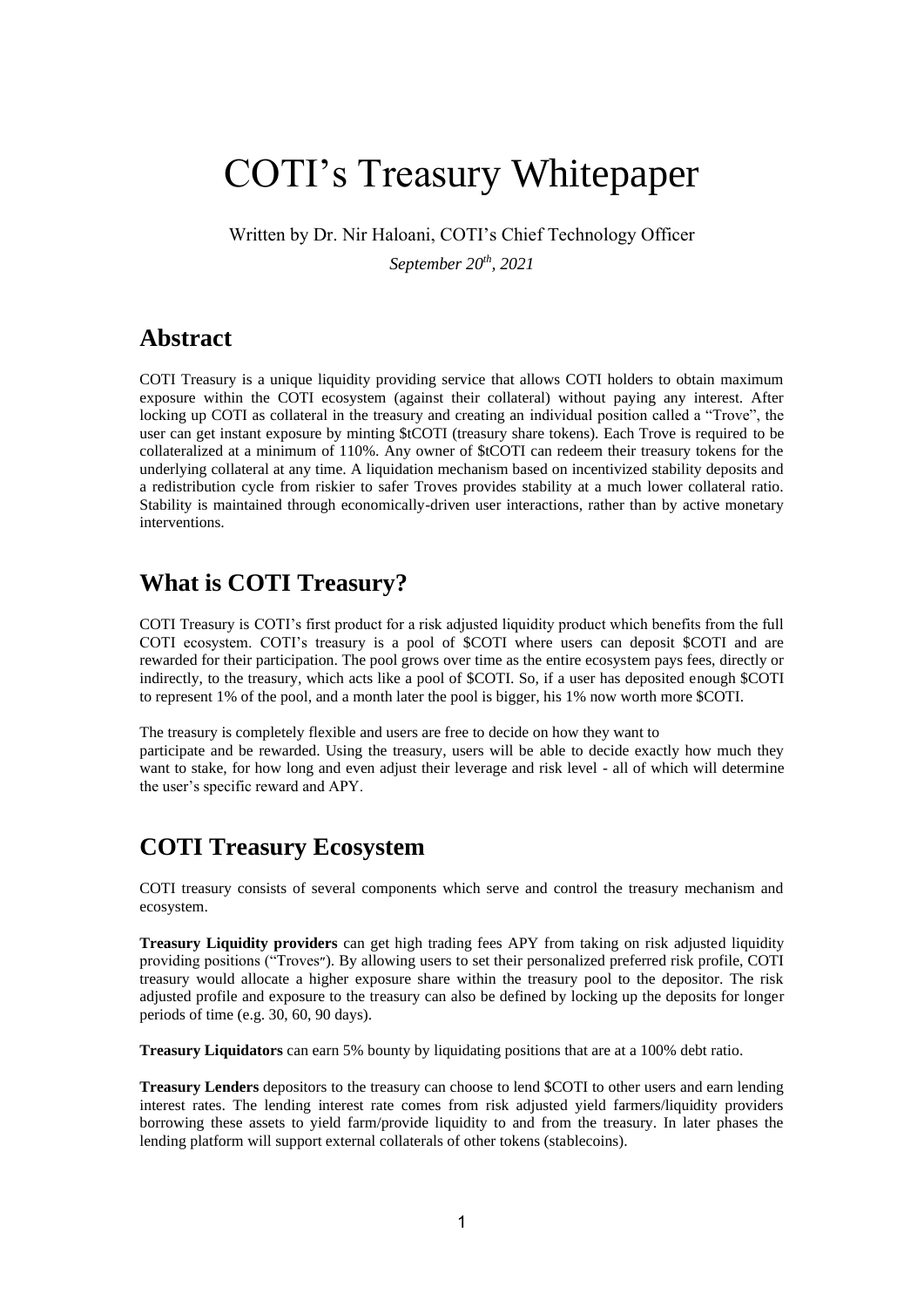**Treasury Governance** is responsible for defining, managing and setting the ground rules for the treasury and its ecosystem. In later stages the treasury governance will also be responsible for exposure confirmation and for the risk adjusted profile of users (as described below).



## **Treasury Components and where APY comes from**

For all deposits in the treasury (regardless to the risk adjusted exposure), the APY comes from:

- Yield farming APY on leverage share within the treasury
- Treasury Deposits/Withdrawal fees
- Liquidation of high risk positions
- Fees collected from the COTI ecosystem
- COTI staking rewards
- Governance token \$gCOTI which is distributed to treasury liquidity providers as described in the following section

### **COTI Treasury Troves and Positions**

A depositor first locks up \$COTI in the treasury and creates an individual liquidity position called a "trove". Each trove is required to have a minimum collateralization ratio of only 110%. The depositor can then mint \$tCOTI tokens, which are calculated as a debt against collateral. For \$COTI that is worth \$100, the depositor can obtain up to 90 \$tCOTI. When the depositors are ready to retrieve their collateral, they simply return the \$tCOTI to the treasury to repay their loan and free up their collateral (returned \$tCOTI are then burned).

Depositor collateral requirements contribute to better capital efficiency. For example, if the liquidation ratio was set to 150%, risk-averse depositors might want to keep their trove's collateral ratio above 300% at all times so that the position would survive a sudden collateral price drop by up to 50%. If liquidations only occur below a ratio of 110%, the depositor could have the same comfort level by maintaining a collateral ratio of only 220%. Better capital efficiency,higher exposure to the treasury and the fees collected contribute to a more liquid COTI market and facilitate integration through higher ROI. High-collateral (higher exposure) depositors provide stability to the treasury system. They are rewarded for their roles by receiving collateral surplus gains from troves that are liquidated. In addition, the depositors will receive \$gCOTI (governance treasury token) as a kickback from the treasury.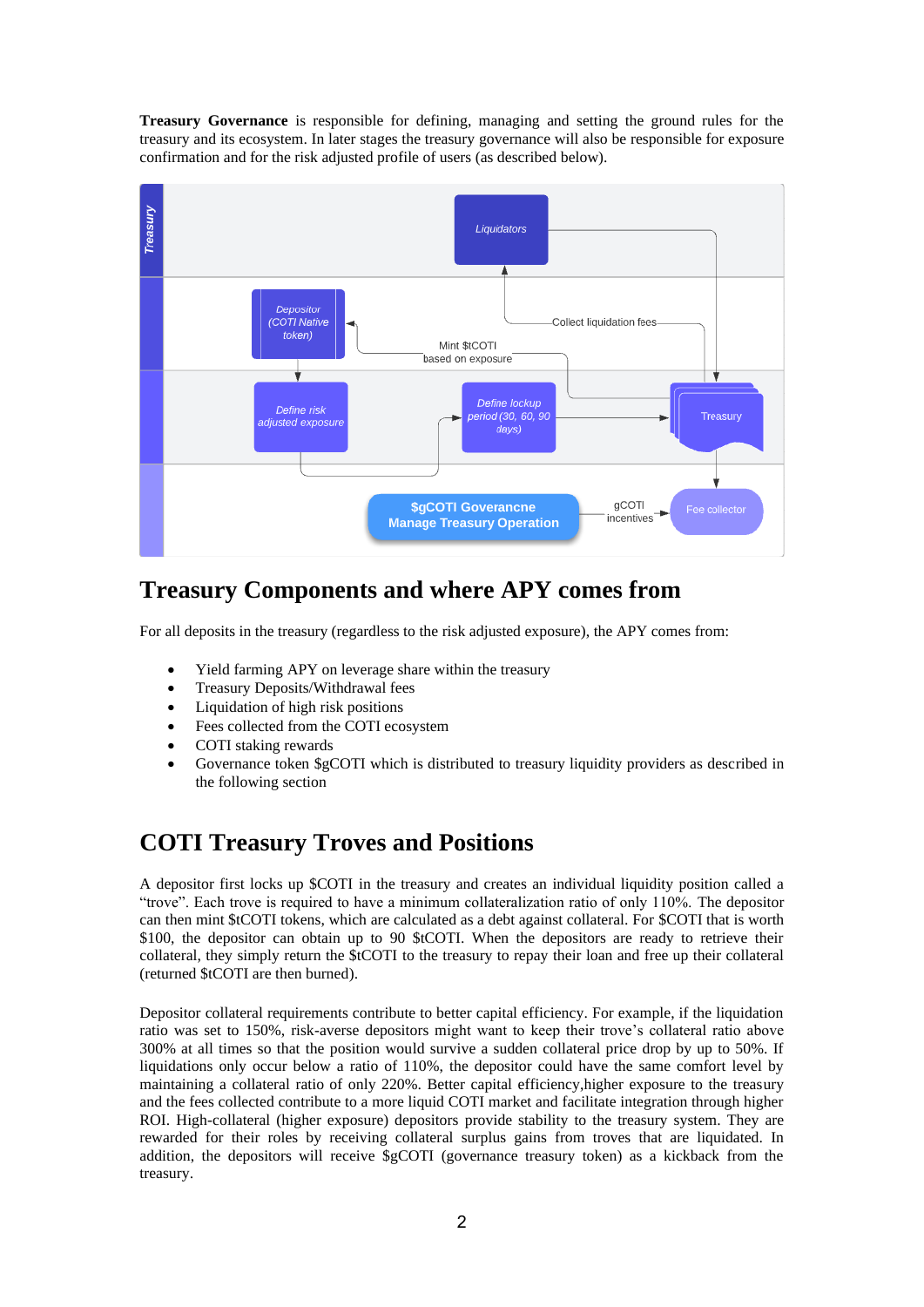#### **Risk adjusted profile of depositors**

The depositor risk adjusted profile and exposure is defined by several aspects:

- 1. Amount of COTI deposited
- 2. Lockup period of his tokens 30, 60, 90, 120 days
- 3. Requested exposure up to 9x of his deposited collateral

Factoring the above metrics is applied by:

 $E_t^c = E_{t-1}^c(1 + \text{stake}_p/100)(\text{exposure}_t^c)(\text{lending}_p^c)$  $\begin{array}{|c|} \hline \quad \quad \quad \textit{exposure}^c_t \in [0,4] \ \quad \quad \quad \textit{lending}^c_p \in [0,0.1] \hline \end{array}$ 

#### **Highly capital-efficient through instant liquidation**

A liquidation mechanism allows COTI treasury to be more capital-efficient while remaining robust against price shocks. Liquidation is needed to ensure that the protocol can cover outstanding debt before a trove's collateral ratio falls below 100%. The liquidation pool is COTI Treasury's primary mechanism to instantly absorb troves with insufficient collateral. When a trove falls below the minimum collateral ratio of 110%, the system liquidates its debt.

All the collateral of each liquidated trove is sent to the Treasury and distributed proportionally among all depositors. This mechanism is expected to yield a net gain to the depositors. This holds because the liquidation is triggered below a collateral ratio of 110%, but with a very high probability above 100%. For example, if a trove with exposure of \$109 worth of COTI and 100 \$tCOTI of debt is liquidated, 100 \$tCOTI are burned and the depositors receive \$109 worth of COTI. This means the "liquidation penalty" under normal system operation is no more than 10%.

By redistributing the riskiest positions to the safest and adjusting the incentive structure in times of low collateralization, the treasury quickly stabilizes itself via direct feedback loops.

#### **Low collateral ratio (110%)**

When an individual position's collateral ratio falls below a certain threshold, a treasury system must take special action to ensure the treasury supply remains fully backed. In existing systems, this is done by liquidating the position in an interactive process. Selling the collateral from undercollateralized positions at a fixed price is inefficient by design as it requires a significant discount to the current collateral price to ensure that it can be sold quickly in difficult situations. Collateral auctions replace discounts by an economically fair, but potentially lengthy and error-prone bidding mechanism. The longer it takes to sell the collateral, the higher the risk that its value might drop further. Auction-based systems thus have to set their liquidation ratio high enough to provide an extra margin for subsequent price drops during liquidation.

COTI Treasury applies a two-step liquidation mechanism aimed at instantly liquidating undercollateralized positions. Since the acquirers are known in advance, there is no need to find a buyer for a collateral buyout on the spot when a position becomes undercollateralized. This advantage allows for a considerable reduction in the collateral ratio, while keeping stability high. The system also relies on sufficient collateralization of all positions in aggregate, rather than on the collateral of individual positions.

#### **Out-of-order and batch liquidations**

As part of the treasury operation we want to enforce a strict order on liquidations: a Trove should only be liquidated if there are no liquidatable Troves with a lower collateralization ratio. This is intended to be an elegant way of providing fairness to the depositors.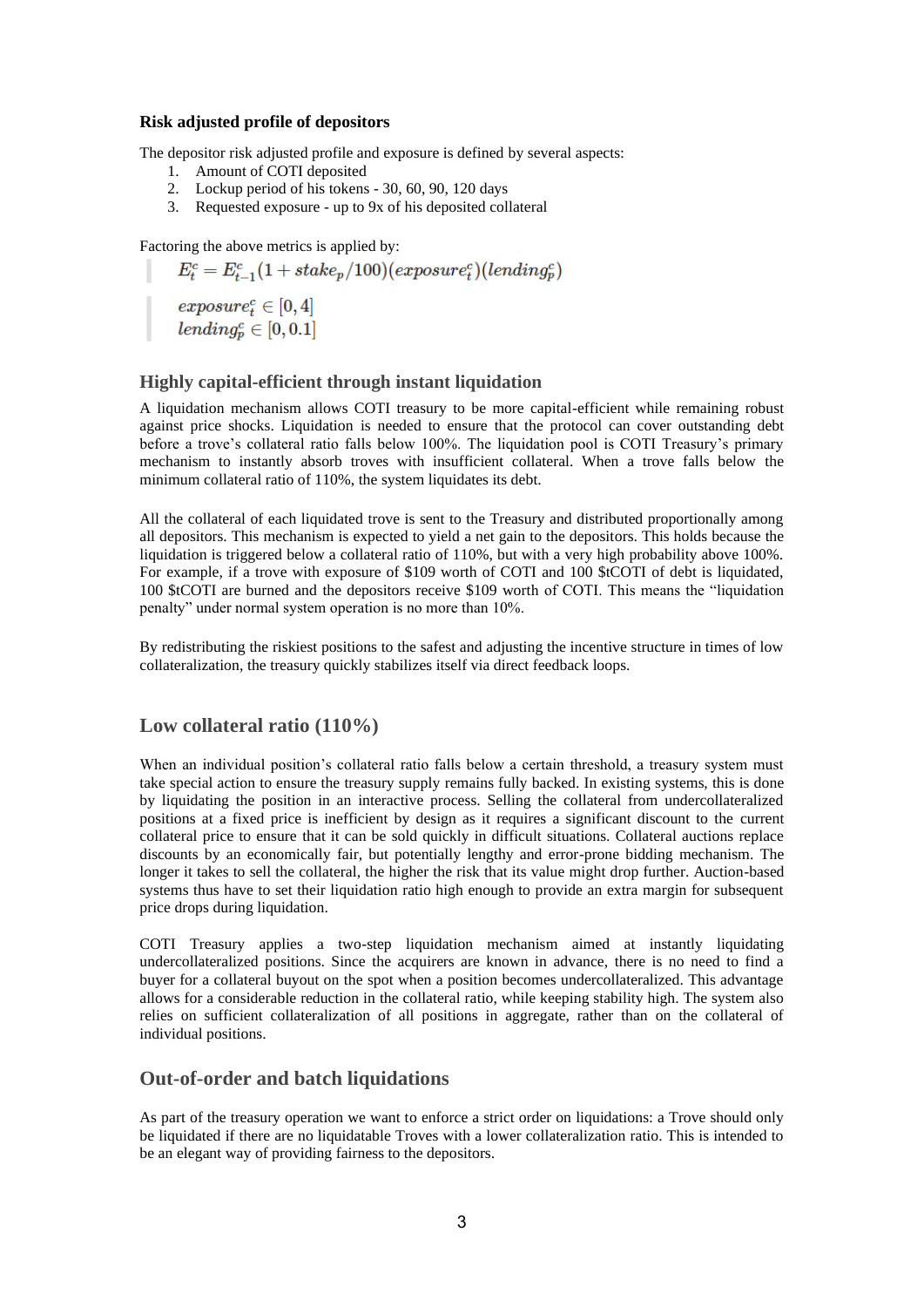Given that our system heavily relies on quick and efficient liquidation of debt, we need to offer an easy way to specifically liquidate large Troves, making sure that a substantial portion of the debt can be cleared quickly. To that end, we will allow liquidations of arbitrary batches of Troves. The system can tolerate smaller Troves remaining unliquidated for a longer time, as it is not the number, but the total pending debt that matters in the end.

| Liquidation       | 90           | <b>Troves</b> | Liquidation |
|-------------------|--------------|---------------|-------------|
| Collateral (COTI) | Debt (LUSD)  | Coll Ratio    | Operation   |
| 14.2224           | 37,466.00    | 116.0%        | Liquidate   |
| 29,2000           | 74,320.19    | 120.1%        | Liquidate   |
| 15.2503           | 38,599.90    | 120.8%        | Liquidate   |
| 3,329.0000        | 8,260,741.36 | 123.2%        | Liquidate   |
| 1.0000            | 2,411.00     | 126.8%        | Liquidate   |
| 79.7163           | 189,653.45   | 128.5%        | Liquidate   |
| 7 5000            | 17,686.74    | 129.6%        | Liquidate   |

### **Growth and early adopter incentives**

Users that drive growth and robustness by contributing to the treasury at early stages get rewarded with treasury governance token \$gCOTI, the system's secondary token. These tokens can be staked back to the treasury in order to earn a proportion of the protocol revenue stemming from COTI ecosystem and treasury issuance and redemption fees. The protocol continuously issues \$gCOTI to users who have deposited \$COTI to the treasury. \$gCOTI is issued according to a release schedule that halves the number of tokens distributed each year, favoring early adopters.

### **System functionality**

#### **Deposit (Risk adjustment position) operations**

Anyone may obtain liquidity anytime in an entirely permissionless manner after depositing \$COTI into a Treasury Trove .The deposited \$COTI collateral gets locked up in the Treasury Trove and allows its owner to adjust is exposure to the treasury with up to 90% of its current dollar value in the form of \$COTI. In other words, the Treasury Trove must always maintain a Minimum Collateral Ratio (MCR) of 110%, defined as the ratio of the current dollar value of the collateral to the withdrawn liquidity. Depositors can repay or extend their exposure within the limits of the MCR whenever they wish. Within the same limit, they can retrieve their collateral. Moreover, a Treasury Trove can be topped up with more collateral as needed.

COTI Treasury imposes a minimum exposure of 100 COTI. Thus, Treasury Troves can only be opened with an initial debt of at least 100 COTI and may never go below a debt of 100 COTI, unless when fully repaid and closed.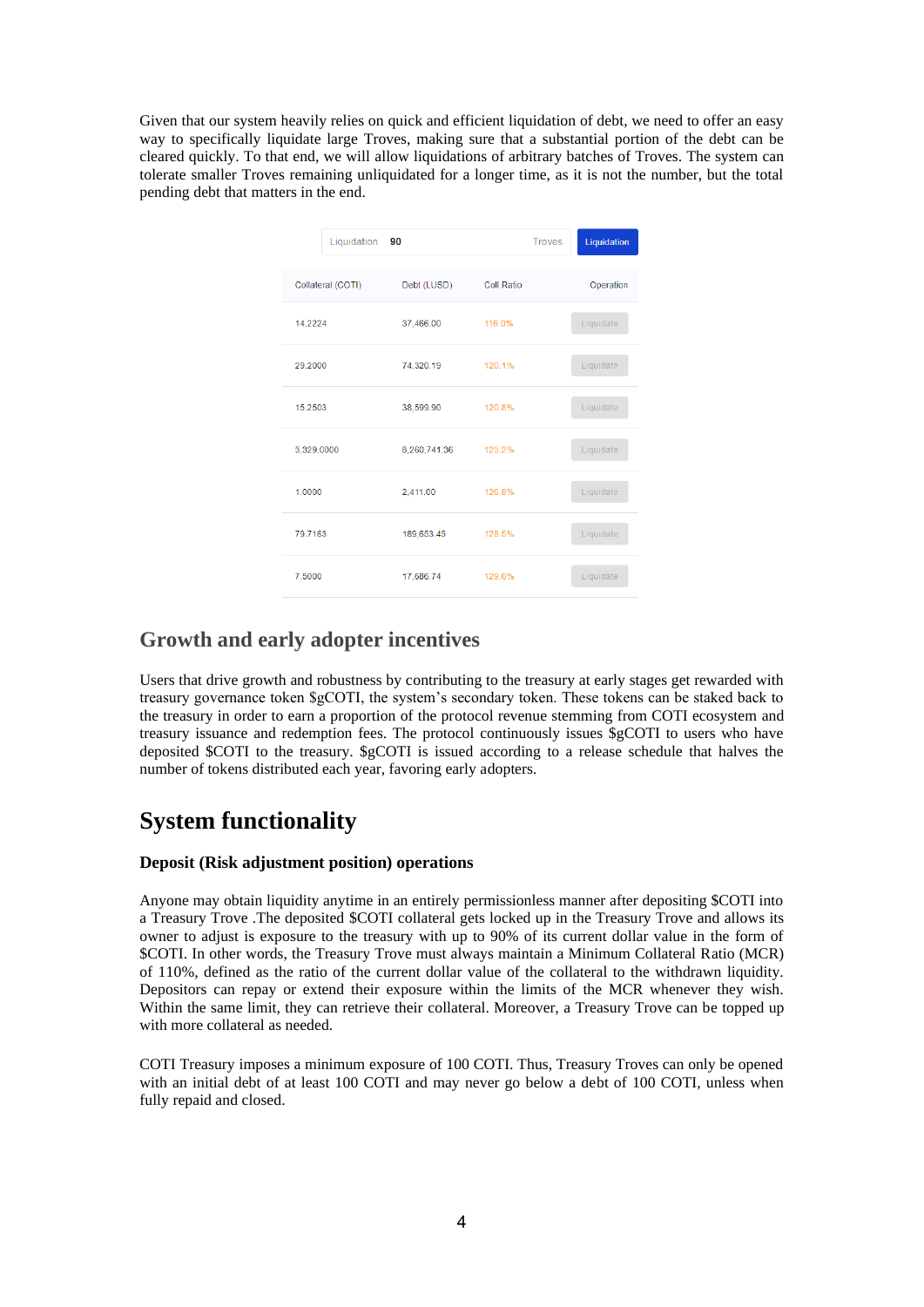#### **Liquidation Reserve**

When a depositor opens a new Treasury Trove, an amount of 200 \$COTI (TBD) is reserved and held back by the treasury as a compensation in case the Treasury Trove needs to be liquidated at some point. The 200 \$COTI are added to the Treasury Trove's debt, impacting its collateral ratio. When a borrower closes his Treasury Trove, the Liquidation Reserve is refunded, i.e. the corresponding 200 debt on the Trove is cancelled. The depositor thus needs to pay back 200 \$COTI less than the amount of the debt to fully pay it off.

#### **Deposit Fee**

COTI Treasury charges a one-time Depositing Fee. The fee is added to the Treasury Trove's debt and is given by a base rate  $+0.5\%$  multiplied by the amount of exposure drawn by the depositor. The minimum Depositing Fee is 0.5%, and the maximum is 5%.

**Example:** The base rate stands at 0.5%. The depositor opens a new Treasury Trove by depositing 8,000 \$COTI and increasing his exposure by another 4,000 \$COTI. Being subject to a Liquidation Reserve of 200 \$COTI and charged a 1% fee on the 4,000 \$COTI, the depositor will obtain 4,000 \$tCOTI, while incurring a debt of 4,240 \$COTI  $(4,000 + 200 + 40)$ . To close the Treasury Trove and fully retrieve his \$COTI, the depositor will need to repay 4,040 COTI as the Liquidation Reserve gets refunded.

#### **Trove liquidation mechanism**

To ensure that the entire supply remains fully backed by collateral, Treasury Troves that fall under the Minimum Collateral Ratio of 110% (referred to as "undercollateralized") are subject to liquidation. Liquidation can be triggered by anybody and allows liquidating multiple Troves in one batch, either by specifying a set of Treasury Troves or in ascending order starting from the Trove with the lowest collateral ratio. While the former approach allows to quickly liquidate large Treasury Troves, the latter is more resilient against the race conditions that may occur in case of multiple simultaneous liquidations. In most cases, Treasury Providers and/or high-collateral Treasury Troves will have a financial incentive to trigger liquidations as fast as possible. To compensate for a liquidation, COTI Treasury pays the reserved 200 \$COTI plus 0.5% of the Treasury Trove's collateral to the liquidator.

| Trove's Collateral Ratio    | <b>Liquidation Procedure</b>                                                                                                                                                                                                                                   |
|-----------------------------|----------------------------------------------------------------------------------------------------------------------------------------------------------------------------------------------------------------------------------------------------------------|
| $< 100\%$                   | The Trove is liquidated by directly redistributing its entire debt<br>and collateral to other Troves, with no prior Stability Pool offset.                                                                                                                     |
| between $100\%$ and $110\%$ | As under normal operation, the Trove is liquidated by<br>first offsetting its debt and collateral against the Stability Pool<br>and redistributing any remainders to other Troves.                                                                             |
| between 110\% and TCR       | The Trove is liquidated by offsetting its debt against the<br>Stability Pool, provided that the entire debt can be liquidated.<br>The liquidated collateral is capped at 110\% of the debt,<br>and the remainder above $110\%$ is reclaimable by the borrower. |
| $\rm > TCR$                 | No liquidation possible.                                                                                                                                                                                                                                       |

#### **Liquidation mechanism**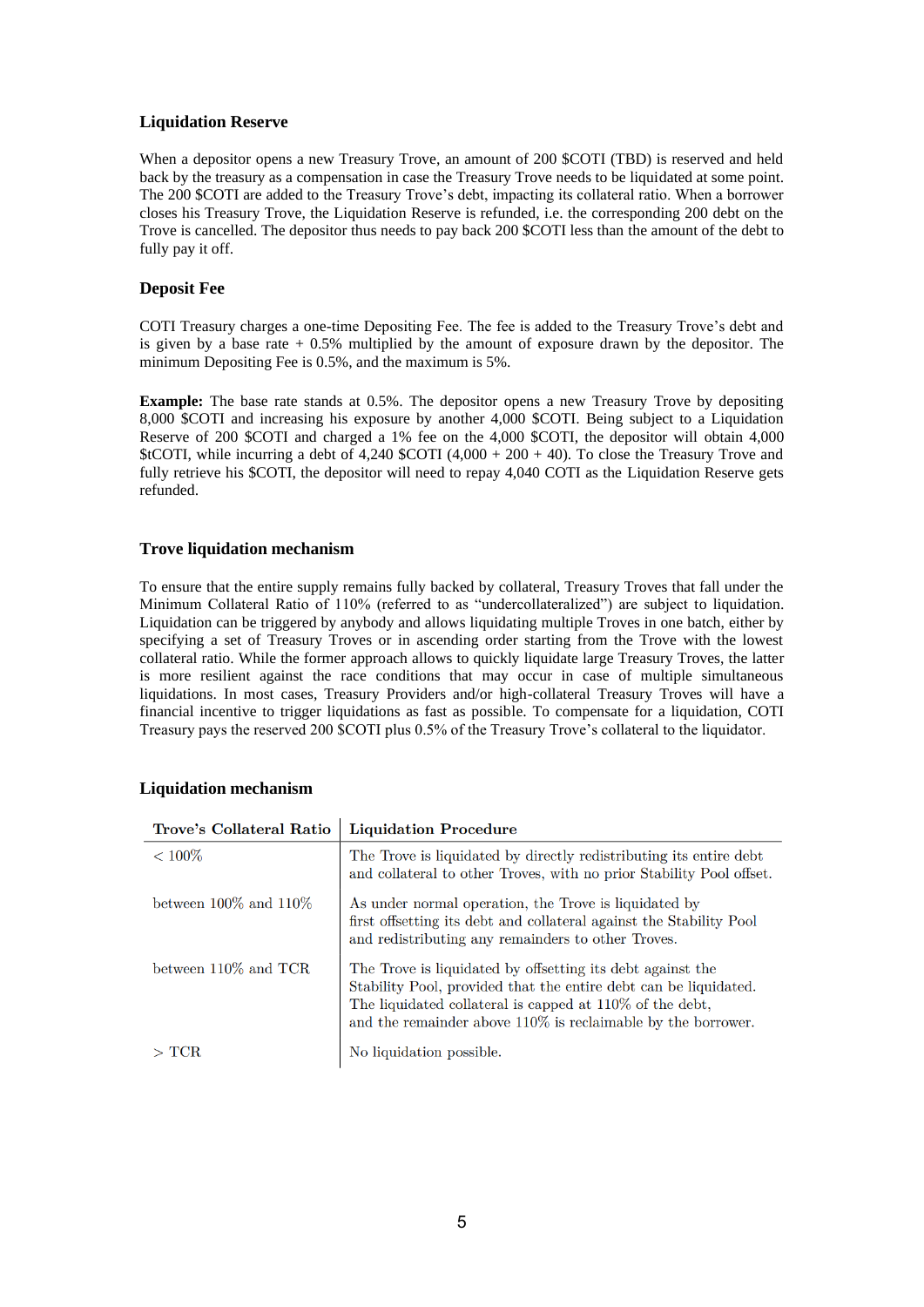#### **Liquidators**

Liquidators are highly trusted COTI users (TBD) which can benefit from an arbitrage and incentive given from liquidating Trove positions. There are two ways for liquidators to liquidate funds:

1. They are the first to liquidate funds in the range of 100%-110% - once liquidation is processed they pay the liquidation fee and retrieve the delta between the liquidation price and the current price (e.g. 0.1-10%) from the liquidated funds. The remaining collateral funds are returned to the treasury reserve and distributed between treasury holders.

2. Another option is to allow liquidators to buy the collateral at a discount (via other means, such as: USDC) and the delta between the liquidation price and the current price is the discount they will get for the collateral funds. The payments for the \$COTI purchased from the treasury are returned to the treasury reserve and distributed between treasury holders.



### **Treasury Model Specifics**

COTI price (exogenous)<br>COTI is the collateral for tCOTI. The COTI price  $P_t^e$  follows

 $P_t^e = P_{t-1}^e (1 + \zeta_t^e)(1 + \sigma_t^e)$ 

where  $\zeta_i^e \sim N(0, \text{ sd\_ether})$  represents COTI price shock and  $\sigma_i^e$  the drift of COTI price. At the end of the year, the expected COTI price is:

$$
E(P_{8760}^e)=P_0^e\cdot (1+\text{drift\_ether})^{8760}
$$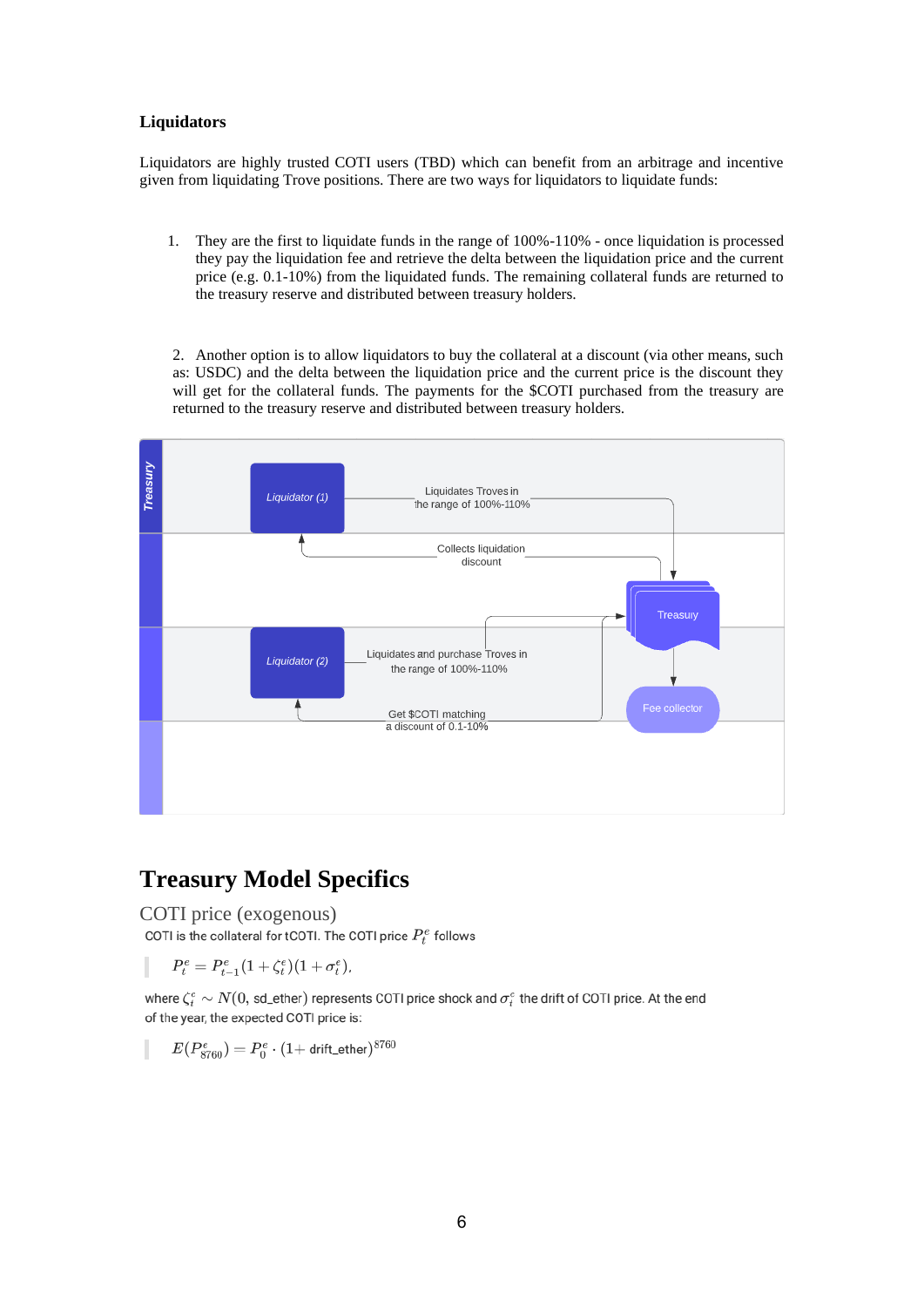#### **COTI Endogenous Price**

The deposited COTI treasury earning consists of the issuance fee revenue and redemption fee revenue

$$
R^q_t = R^i_t + R^r_t.
$$

From period 721 onwards, using the data in the last 720 periods (i.e. the last 30 days), we can calculate the annualized earning

$$
E_t = \frac{365}{30} \sum_{\tau = t-720}^{t-1} R_\tau^q.
$$

For example, in period 721 (the first hour of the second month), we can calculate the annualized earning

$$
E_{721}=\frac{365}{30}\sum_{\tau=1}^{720}R_{\tau}^q.
$$

In period 722 (the second hour of the second month), we can calculate the annualized earning

$$
E_{722}=\frac{365}{30}\sum_{\tau=2}^{721}R_\tau^q.
$$

The annualized earning  $E_t$  takes into account the last 720 periods' earning only and then annualize it to represent the whole year's revenue. Only the latest 720 periods matter! The earlier ones become irrelevant over time.

The P/E ratio is defined as follows

$$
r_t = \frac{COTIMarketCap}{AnnualizedEarning} = \frac{MC_t}{E_t}
$$

 $MC_t = P_t^q \cdot \text{COTL}$ total\_supply

Therefore, the COTI price dynamics is determined

$$
P_t^q = discount \cdot \frac{r^{PE}}{COTI\_total\_supply} E_t
$$

Interpretation: The denominator implies that with more COTI tokens distributed, COTI price decreases. However, the depreciation effect can be counteracted by the growth of the earning.

**Liquidity Pool** 

The demand of tokens from liquidity pool is defined by

$$
D_t^l = D_{t-1}^l (1 + \zeta_t^l)(1 + \sigma_t^l)(\frac{P_t^l}{P_{t-1}^l})^{\delta},
$$

$$
D_0^t = liquidity\_initial
$$

where  $\zeta^l_t \sim N(0,sd\_liquidity)$  is the shock in the liquidity pool,  $1+\sigma^l_t=drift\_liquidity$  and  $\delta \leq -1.$ 

#### **Treasury Pool**

The demand of tokens from treasury pool is defined by

$$
D_t^s = D_{t-1}^s (1 + \zeta_t^s)(1 + R_{t-1}^s - R_t^n)^{\theta},
$$
  

$$
D_0^s = treasury\_initial
$$

where  $\zeta^s_t \sim N(0,sd\_stability)$  is the shock in the liquidity supplied.

During the first month the formula above is also multiplied by a drift factor,  $drift\_stability$ .

 $R^s_{t-1}$  is the return in the treasury pool, which consists of liquidation gain, fees collected and airdrop governance token gain (TBD).

The natural rate of the treasury pool follows

$$
R_t^n=R_{t-1}^n(1+\zeta_t^n)\geq 0,
$$

where  $\zeta_t^n \sim N(0,sd\_return)$  is the natural rate shock and  $R_0^n = natural\_rate\_initial$ .

The natural rate compensates the opportunity cost and risk undertaken by the treasury pool providers. It resembles the risk-free government bond return in the macroeconomics model. Treasury pool depositors compare the return of the treasury pool with the outside investment opportunities. A positive shock  $\zeta_t^n$  implies investment on other platforms, e.g. Compound, Uniswap, Aave, yield higher returns, thus making the treasury pool less appealing.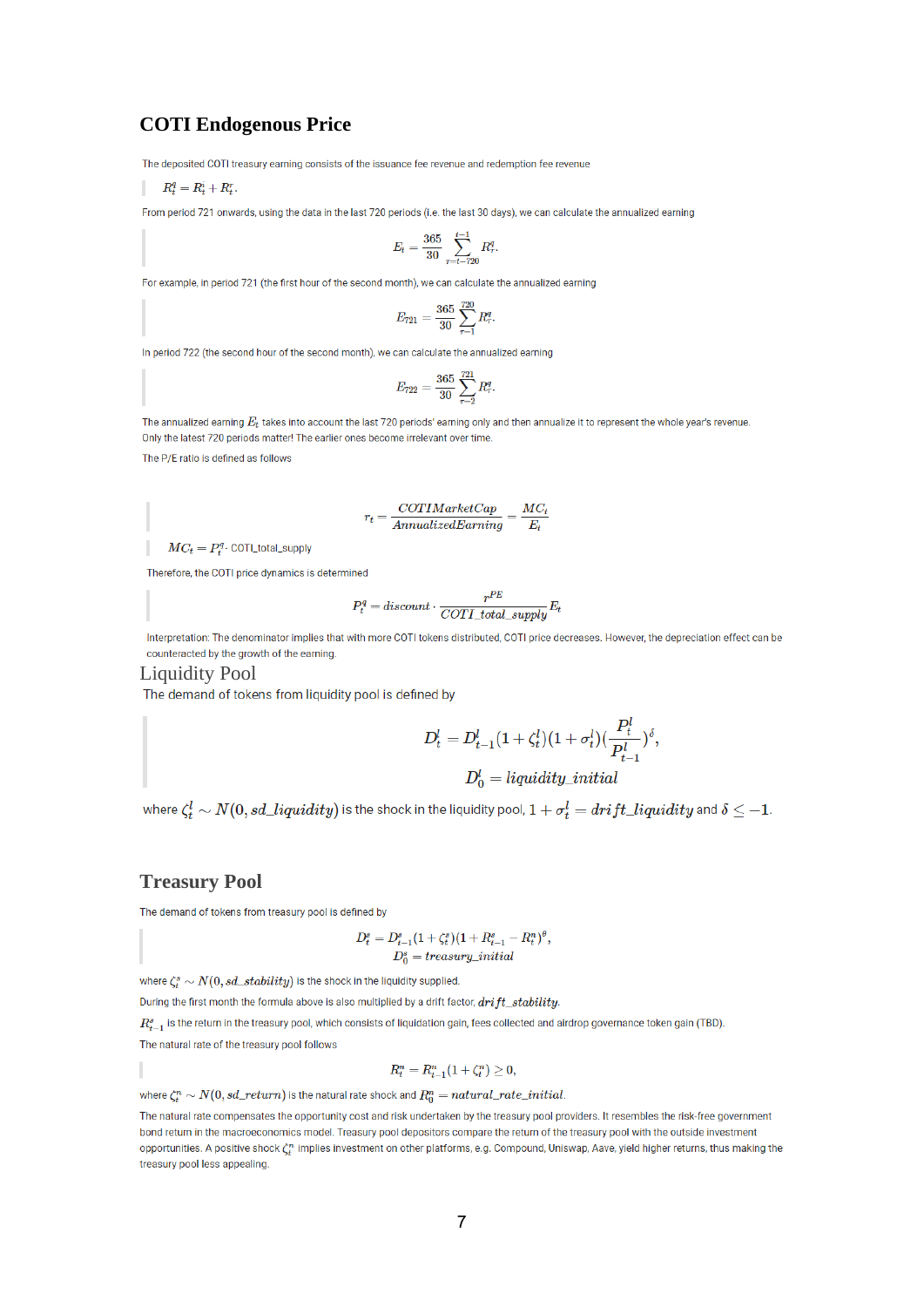#### **Treasury Trove Definition**

Each treasury trove is defined by five numbers

(collateral in ether, debt in tCOTI, collateral ratio target, rational inattention, collateral ratio)

which can be denoted by

 $(Q_t^e(i), Q_t^d(i), CR^*(i), \tau(i), CR_t(i)).$ 

\*Open Troves (deposits) \*

The amount of new troves (treasury positions) opened in period t is denoted by  $N_t^o$ , which follows

$$
N_t^o = \begin{cases} initial\_open & \text{if } t = 0\\ max(0, n\_steady \cdot (1 + \zeta_t^o)) & \text{if } P_{t-1}^l \le 1 + f_t\\ max(0, n\_steady \cdot (1 + \zeta_t^o)) + \alpha(P_{t-1}^l - (1 + f_t^i))N_t & \text{otherwise} \end{cases}
$$

where the shock  $\zeta_t^o \sim N(0, sd\_opentroves)$ .

 $R^o_t$  represents the break-even natural rate of opening troves and  $f_t^i$  represents the issuance fee.

 $P_t^l$  is the price of tCOTI.

 $N_t^o$  is rounded to an integer.

The amount of tCOTI tokens generated by a new trove is

$$
Q_t^d(i) = \frac{P_t^e Q_t^e(i)}{CR^*(i)}.
$$

The distribution of COTI  $Q_t^e(i)$  follows

 $Q_t^e(i) \sim \Gamma(k,\theta)$ 

So that  $E(Q_t^e) = collateral\_gamma_k \cdot collateral\_gamma\_lambda$  theta and  $Var(Q_t^e) = \sqrt{collateral\_gamma_k \cdot collateral\_gamma\_t}$ 

 $CR^*(i)$  follows a chi-squared distribution with  $df = target\_cr\_chi\_square\_df$ , i.e.  $CR^*(i) \sim \chi^2_{df}$ , so that  $CR^*(i) \geq target\_cr\_a$ :

 $CR^*(i) = target\_cr\_a + target\_cr\_b \cdot \chi^2_{df}$ 

Then:

 $E(CR^*(i)) = target\_cr_a + target\_cr_a * target\_cr_chi\_square\_df,$  $SD(CR^*(i)) = target\_cr_b * \sqrt{2 * target\_cr\_chi\_square\_df}$ 

Each trove is associated with a rational inattention parameter  $\tau(i)$ .

The collateral ratio of the existing troves vary with the ether price  $P_t^e$ 

$$
CR_t(i) = \frac{P_t^e Q_t^e(i)}{Q_t^d(i)}
$$

If the collateral ratio falls in the range

 $CR_t(i) \in [CR^*(i) - \tau(i), CR^*(i) + 2\tau(i)],$ 

no action taken. Otherwise, the trove owner readjusts the collateral ratio so that

 $CR_{t}(i) = CR^{*}(i)$ 

The distribution of  $\tau(i)$  follows gamma distribution  $\Gamma(k,\theta)$  with mean of  $k\theta$  and standard error of  $\sqrt{k\theta^2}$  .

\*Close Troves (Withdrawl position) \*

The amount of troves closed in period t is denoted as  $N_t^c$ , which follows

$$
N^c_t = \begin{cases} U(0,1) & \text{if } t \in [0,240] \\ max(0,n\_steady\cdot(1+\zeta^c_t)) & \text{if } P^l_{t-1} \geq 1 \\ max(0,n\_steady\cdot(1+\zeta^c_t)) + \beta(1-P^l_{t-1})N_t & \text{otherwise} \end{cases}
$$

where the shock  $\zeta_t^c \sim N(0,sd\_closetrows)$ .  $N_t^c$  is rounded to an integer.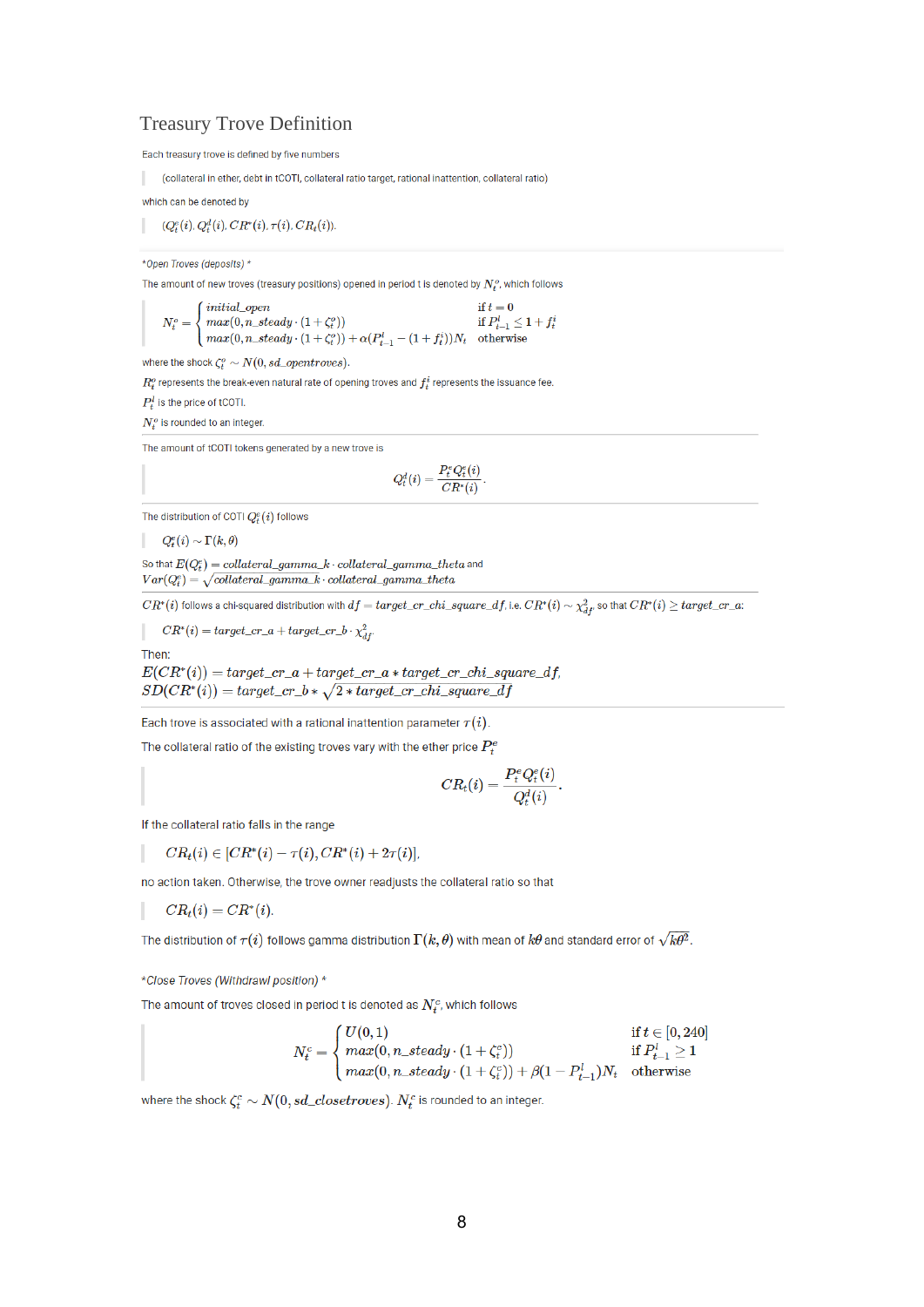#### **Trove Liquidation**

At the beginning of each period, right after the feed of COTI price, the system checks the collateral ratio of the exisitng troves in the trove pool. If the collateral ratio falls below 110%, i.e.

$$
CR_t(i) = \frac{P_t^e Q_t^e(i)}{Q_t^d(i)} < 110\%,
$$

this trove is liquidated. Namely, it is eliminated from the trove pool (And redistributed back to the liquidator and treasury pool).

Denote the amount of liquidated troves by  $N_t^l$ . The sum of the debt amounts to

$$
Q_t^d = \sum_i^{N_t^d} Q_t^d(i)
$$

The amount of ether is

$$
Q^e_t = \sum_i^{N^l_t} Q^e_t(i)
$$

The debt  $Q_t^d$  is paid by the liquidators in exchange for the collateral  $Q_t^e$  + 5% reward. Therefore, the return of the previous period's treasury pool is

$$
R^s_{t-1} = \frac{R^l_t + R^a_t}{P^l_{t-1}D^s_{t-1}}
$$

where

- $R_t^l = P_t^e Q_t^e P_{t-1}^l Q_t^d$  is the liquidation gain
- +  $R^a_t=P^q_t\hat{Q}^q_t$  is the airdrop gain,  $\hat{Q}^q_t=1000$  denotes the amount of tCOTI token airdropped to the treasury pool providers
- $\bullet$   $\overrightarrow{D_s^s}$  is the total amount of COTI deposited in the treasury Pool

### **\$tCOTI - Treasury position token**

\$tCOTI is the treasury position token issued by the treasury. It represents depositors risk adjusted exposure to the treasury and will be used to capture the fee revenue that is generated by the treasury system.

#### **\$gCOTI - Treasury governance token**

\$gCOTI is the secondary token issued by the treasury. It is used as the treasury governance token and incentivizes early adopters and trove holders.

\$gCOTI is an ERC-20 asset that empowers community governance of the COTI treasury protocol; \$gCOTI token-holders and their delegates debate, propose, and vote on all changes to the protocol.

By placing \$gCOTI directly into the hands of users and applications, an increasingly large ecosystem will be able to upgrade the protocol, and will be incentivized to collectively steward the protocol into the future with good governance.

\$gCOTI rewards will only accrue to Treasury liquidity providers — i.e. users who deposit COTI to the treasury.

### **Distribution Schedule**

\$gCOTI's issuance follows a yearly halving schedule, described by the following function:  $32,000,000 * (1-0.5^{\circ})$  The purpose of this issuance curve is to favorably incentivize early adopters while also maintaining incentives for the long term.